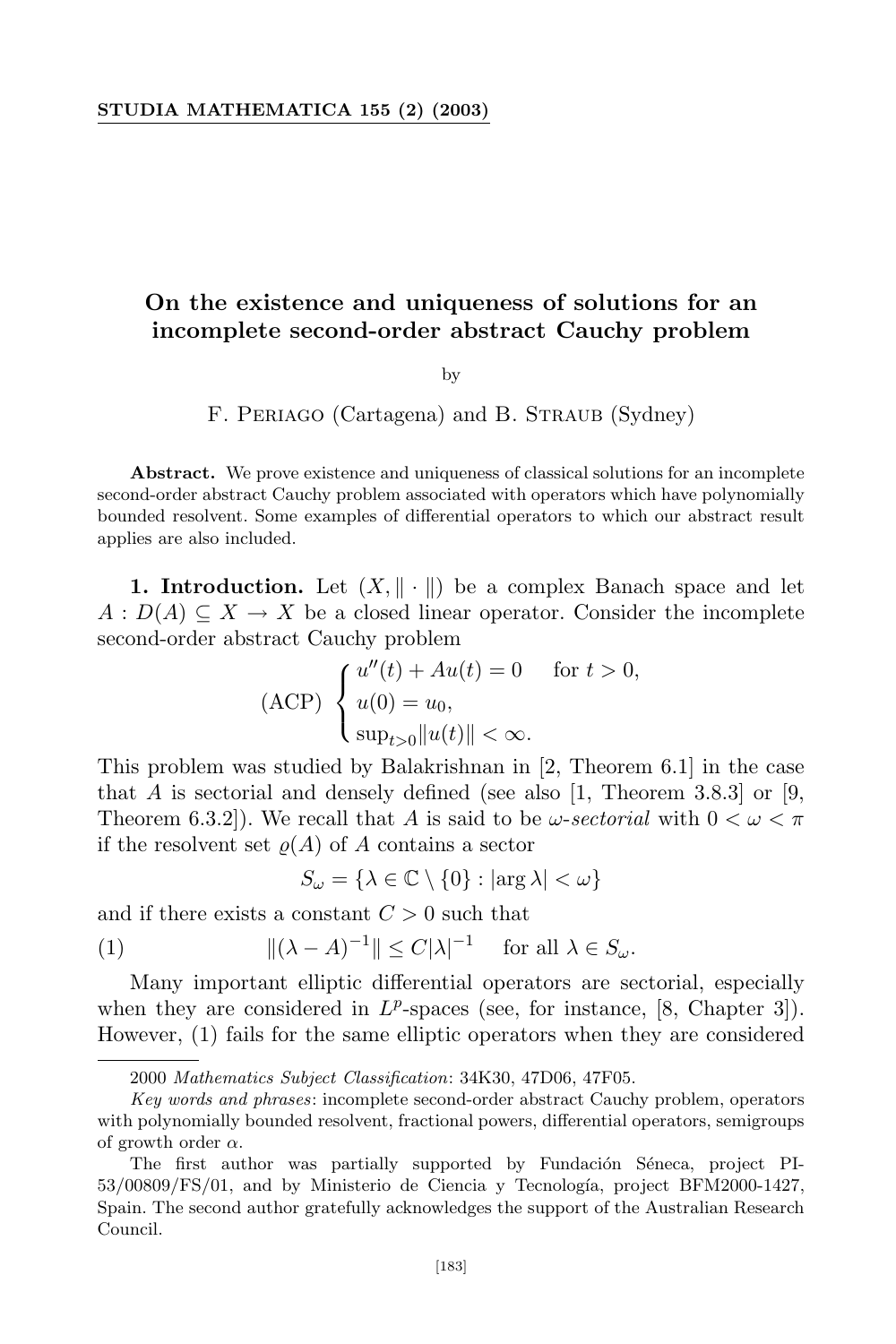in a space  $C^{\alpha}(\overline{\Omega})$ ,  $0 < \alpha < 1$ , of Hölder continuous functions, as shown in [8, Example 3.1.33] for the case of the Laplacian. For these operators we only have an estimate such as

(2) 
$$
\|(\lambda - A)^{-1}\| \le C|\lambda|^{\gamma} \quad \text{for all } \lambda \in S_{\omega} \text{ and some } -1 < \gamma < 0.
$$

More generally, we say that a closed linear operator *A* has *polynomially bounded resolvent* if  $\rho(A)$  contains a sector  $S_\omega$  for some  $0 < \omega < \pi$ , and there are constants  $C > 0$  and  $n \in \mathbb{N}_0 = \{0, 1, 2, \ldots\}$  such that

(3) 
$$
\|(\lambda - A)^{-1}\| \le C(1 + |\lambda|)^n \quad \text{for all } \lambda \in S_\omega.
$$

It is not difficult to show that if  $\varrho(A)$  contains  $S_\omega$  and A satisfies (2), then  $0 \in \varrho(A)$  and (3) holds for  $n = 0$ .

The aim of this paper is to prove existence and uniqueness of classical solutions for (ACP) when *A* is an operator with polynomially bounded resolvent, possibly with non-dense domain. In Section 2 we provide a result that relates an analytic semigroup of growth order  $\alpha$  to analytic  $C_0$ -semigroups on certain intermediate spaces. This is the key to the proof of our main theorem which is stated and proved in Section 3. Section 4 contains some examples of differential operators to which our abstract result can be applied.

Finally, we note that for initial values  $x \in D(A^{n+1})$ , the result of Theorem 3 can be deduced using the fractional powers of [7, Theorem 5.4] and the ideas developed in [5, Section 2] that are needed to prove [5, Remark 2.14]. However, we present here a direct method which enables us to prove the result for a set of initial data larger than  $D(A^{n+1})$ , as Example 1 shows. Note that the fractional powers of [7, Theorem 5.4] coincide with the operators  $C^b$ introduced in [15].

**2. Analytic semigroups of growth order** *α***.** Semigroups of growth order  $\alpha$  were introduced by G. Da Prato [3] in 1966 (see also [12, 14, 18]). It is well known that every semigroup of growth order  $\alpha$  gives rise to a strongly continuous semigroup on an intermediate space. In this section we show that if the semigroup of growth order  $\alpha$  is analytic, then the intermediate space can be chosen such that the corresponding  $C_0$ -semigroup is analytic as well. We first recall the basic definition.

Let  $\alpha > 0$ . A family  $(T(t))_{t>0}$  of bounded linear operators on *X* is said to be a *semigroup* of *growth order*  $\alpha$  if it satisfies

- $(T(f_1) T(t + s) = T(t) T(s)$  for all  $t, s > 0$ ,
- $(A_2)$  for every  $x \in X$ , the mapping  $t \mapsto T(t)x$  is continuous on  $[0, \infty),$
- $(A_3)$   $\|t^{\alpha}T(t)\|$  is bounded as  $t \to 0$ ,
- $(A_4) T(t)x = 0$  for all  $t > 0$  implies  $x = 0$ , and
- $(A_5) X_0 = \bigcup_{t>0} T(t)X$  is dense in *X*.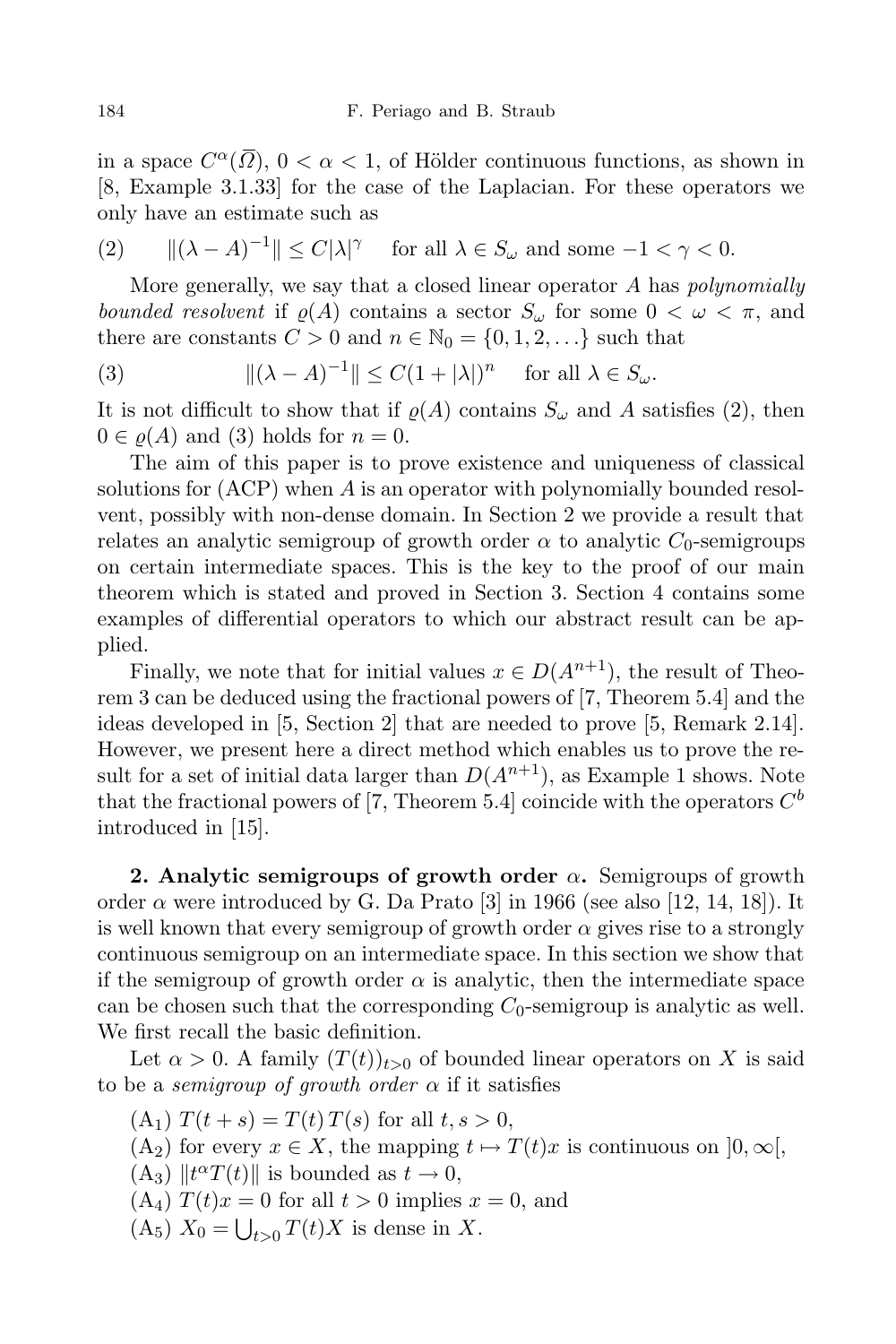Note that for any such family  $(T(t))_{t>0}$ , the limit

$$
\nu_0 = \lim_{t \to \infty} \frac{1}{t} \log ||T(t)||
$$

exists and belongs to  $[-\infty, \infty)$ . Hence, for every  $\nu > \nu_0$ , there exists  $M_{\nu} \geq 1$ such that

(4) 
$$
||t^{\alpha}T(t)|| \leq M_{\nu}e^{\nu t} \quad \text{for all } t > 0.
$$

The infinitesimal generator  $A_0$  of a semigroup  $(T(t))_{t>0}$  of growth order  $\alpha$ is defined as

$$
A_0 x = \lim_{t \to 0} \frac{1}{t} \left( T(t)x - x \right)
$$

with domain  $D(A_0) = \{x \in X : \lim_{t \to 0} t^{-1}(T(t)x - x) \text{ exists}\}.$  As noted in [12], the operator  $A_0$  is closable. Its closure  $A = \overline{A}_0$  is called the *complete infinitesimal generator* of  $(T(t))_{t>0}$ .

The *continuity set* of  $(T(t))_{t>0}$  is the set

(5) 
$$
\Omega = \{x \in X : T(t)x - x \to 0 \text{ as } t \to 0, t > 0\}.
$$

Clearly,  $X_0$  is dense in  $\Omega$ . Moreover, we have  $D(A^{n+1}) \subseteq \Omega$ , where *n* is the integer part of  $\alpha$  (see [12, Lemma 3.3]).

Let  $\nu > \nu_0$ . Then by (4), for every  $x \in \Omega$ , the function  $t \mapsto \|e^{-\nu t}T(t)x\|$ is bounded on  $[0, \infty]$ . It is well known that

$$
N(x) = \sup_{t>0} ||e^{-\nu t} T(t)x|| \quad \text{ for all } x \in \Omega
$$

defines a norm on *Ω* and that the space (*Ω, N*(*·*)) is a Banach space. Note that  $N(x) \ge ||x||$  for all  $x \in \Omega$ . Hence,  $\Omega$  is densely and continuously embedded into *X*.

Since the semigroup  $T(\cdot)$  is strongly continuous on  $[0, \infty)$ , the operators  $T(t)$  with  $t > 0$  leave  $\Omega$  invariant. Therefore, we can consider the restriction of  $(T(t))_{t>0}$  to  $\Omega$ . We set

$$
U(t) = T(t)|_{\Omega} \quad \text{ for all } t > 0
$$

and  $U(0) = I_{\Omega}$ . By [10, Theorem 2.2], the operator family  $(U(t))_{t>0}$  forms a strongly continuous semigroup on *Ω* satisfying  $N(U(t)x) \leq e^{\nu t} N(x)$  for all  $t \geq 0$  and  $x \in \Omega$ . Moreover, its generator *B* is the part of  $A_0$  in  $\Omega$ , that is,  $D(B) = \{x \in D(A_0) : A_0x \in \Omega\}$  and  $Bx = A_0x$  for all  $x \in D(B)$ . As the next lemma shows, the operator *B* is also the part of *A* in *Ω*.

LEMMA 1. Let  $x \in D(A)$  be such that  $Ax \in \Omega$ . Then  $x \in D(A_0)$ .

*Proof.* By [12, Lemma 3.1], the function  $t \mapsto T(t)x$ ,  $t > 0$ , is differentiable with

$$
\frac{d}{dt}T(t)x = A_0T(t)x = T(t)Ax \quad \text{for all } t > 0.
$$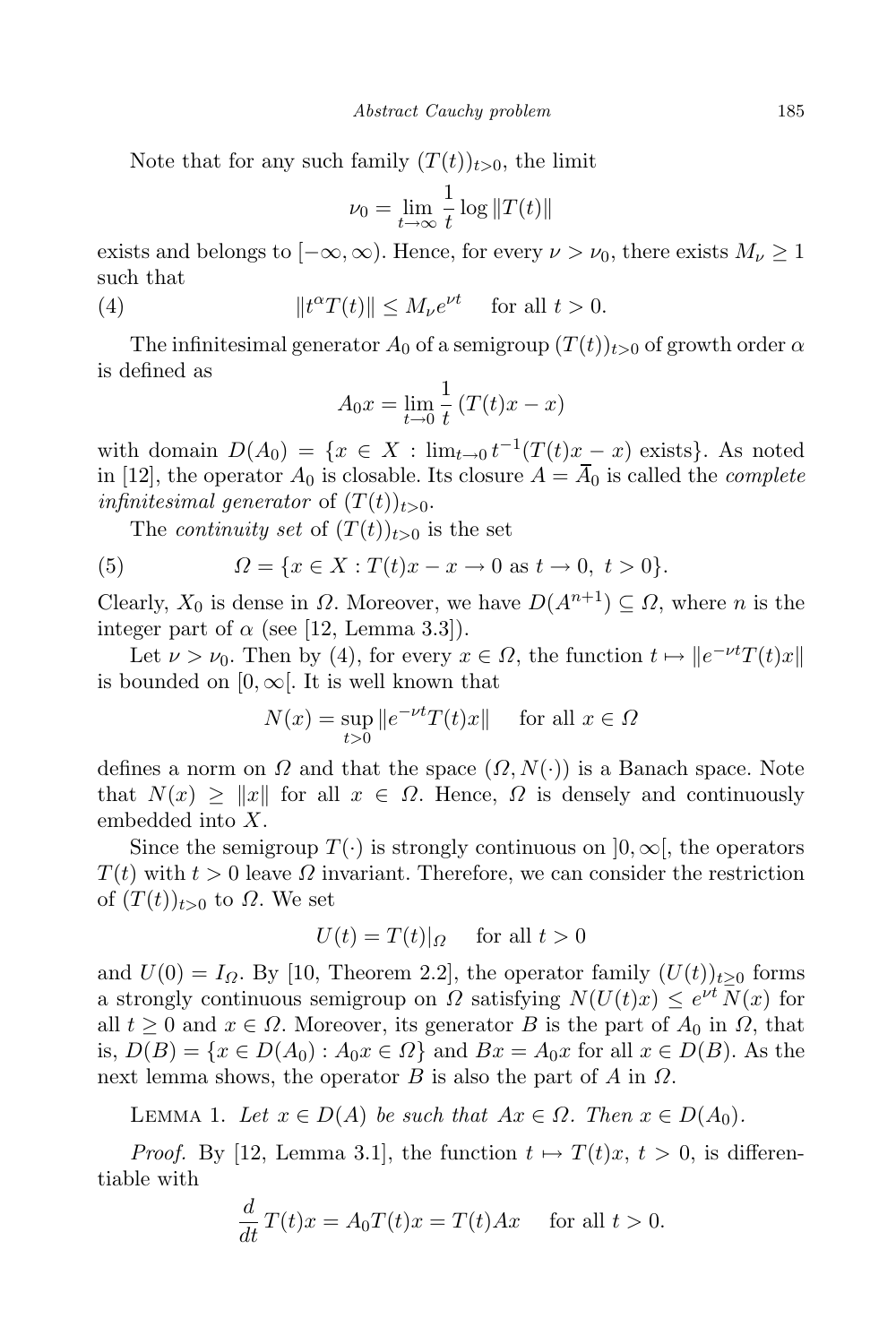Since  $Ax \in \Omega$ , the derivative  $\frac{d}{dt}T(\cdot)x$  is continuous on  $[0, \infty]$ . It follows that

$$
\lim_{t \to 0} T(t)x = \lim_{t \to 0} \left( T(1)x - \int_{t}^{1} T(s)Ax \, ds \right) = T(1)x - \int_{0}^{1} T(s)Ax \, ds = y.
$$

Since  $T(t)y = \lim_{r \to 0} T(t) T(r)x = \lim_{r \to 0} T(t+r)x = T(t)x$  for all  $t > 0$ , property  $(A_4)$  yields  $y = x$ . Hence  $x \in \Omega$  and

$$
\lim_{t \to 0} \frac{1}{t} (T(t)x - x) = \lim_{t \to 0} \frac{1}{t} \int_{0}^{t} T(s)Ax \, ds = Ax.
$$

In particular,  $x \in D(A_0)$ . ■

Following [16], if the semigroup  $(T(t))_{t>0}$  of growth order  $\alpha$  has an extension to a sector  $S_\delta$  with  $0 < \delta \leq \pi/2$  such that

 $T(t + s) = T(t) T(s)$  for all  $t, s \in S_\delta$ ,

 $(A_2)$  the mapping  $t \mapsto T(t)$  is analytic on  $S_\delta$ ,

 $(A'_3)$  for each  $0 < \varepsilon < \delta$ , there exist constants  $M_{\varepsilon} \geq 1$  and  $\nu \in \mathbb{R}$  such that

 $||t^{\alpha}T(t)|| \leq M_{\varepsilon}e^{\nu \operatorname{Re} t}$  for all  $t \in \overline{S}_{\delta-\varepsilon} \setminus \{0\},$ 

then the family  $(T(t))_{t \in S_\delta}$  is called an analytic semigroup of growth order  $\alpha$ .

Let  $(T(t))_{t \in S_{\delta}}$  be an analytic semigroup of growth order  $\alpha$  on *X*, with generator  $A_0$  and complete infinitesimal generator  $A = A_0$ . It follows from the above that there exists a Banach space that is densely and continuously embedded in *X*, on which *A* generates a strongly continuous semigroup. The aim of this section is to show that there exists a Banach space, also densely and continuously embedded in *X*, on which *A* generates a strongly continuous *analytic* semigroup.

The continuity set  $\Omega$  of  $(T(t))_{t \in S_{\delta}}$  is given by (5). Let  $0 < \varepsilon \leq \delta$ . We define the *angular continuity set*  $\Omega_{\varepsilon}$  of  $(T(t))_{t \in S_{\delta}}$  by

$$
\Omega_{\varepsilon} = \{ x \in X : T(t)x - x \to 0 \text{ as } t \to 0, \ t \in \overline{S}_{\delta-\varepsilon}^0 \},
$$

where  $\overline{S}_{\delta-\varepsilon}^0 = \overline{S}_{\delta-\varepsilon} \setminus \{0\}$  and  $\overline{S}_0^0 = ]0, \infty[$ . In particular,  $\Omega_{\delta} = \Omega$ . By  $(A_2)$ and the definition of the sets  $\Omega_{\varepsilon}$ , it is clear that

$$
X_0 \subseteq \Omega_{\varepsilon_1} \subseteq \Omega_{\varepsilon_2} \subseteq \Omega \subseteq X \quad \text{ for all } 0 < \varepsilon_1 < \varepsilon_2 < \delta.
$$

Let  $0 < \varepsilon \leq \delta$  and  $\nu > 0$  be as in property  $(A'_3)$ . Given  $x \in \Omega_{\varepsilon}$ , we have

$$
N_{\varepsilon}(x) = \sup_{t \in \overline{S}_{\delta-\varepsilon}^0} \|e^{-\nu t} T(t)x\| < \infty.
$$

This follows from the fact that  $T(t)x \to x$  as  $t \to 0$ , together with the estimate  $(A'_3)$ . It is not difficult to see that the mapping  $x \mapsto N_{\varepsilon}(x)$  defines a norm on  $\Omega_{\varepsilon}$  and that the space  $(\Omega_{\varepsilon}, N_{\varepsilon}(\cdot))$  is a Banach space. Note that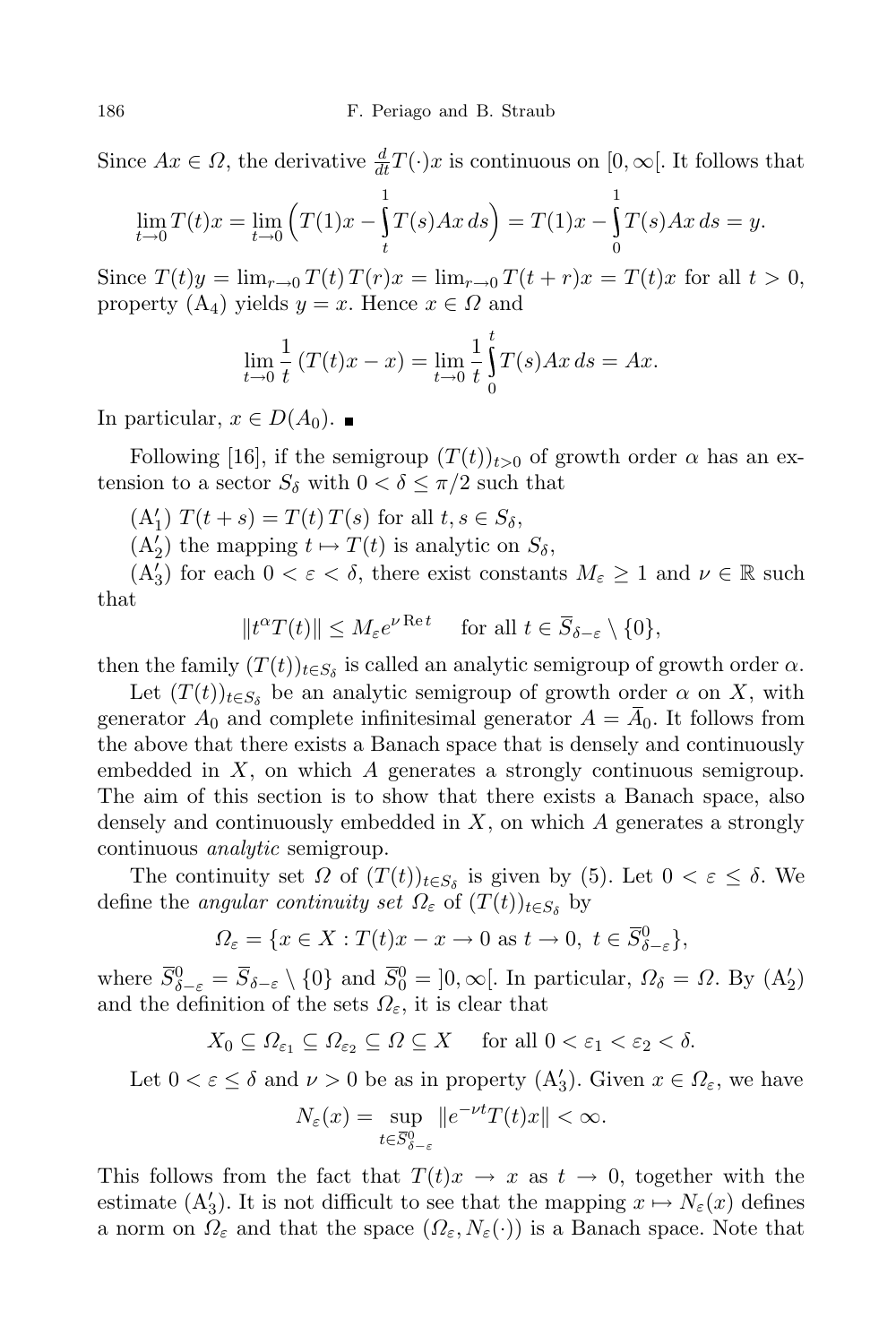if  $0 < \varepsilon_1 < \varepsilon_2 \le \delta$ , then  $N_{\varepsilon_1}(x) \ge N_{\varepsilon_2}(x) \ge ||x||$  for all  $x \in \Omega_{\varepsilon_1}$ . Hence,  $\Omega_{\varepsilon_1}$ is continuously embedded in  $\Omega_{\varepsilon_2}$  as well as in X.

Fix  $0 < \varepsilon < \delta$ . Since the semigroup  $T(\cdot)$  is strongly continuous on  $\overline{S}_{\delta-\varepsilon}^0$ , *δ−ε* the operator  $T(t)$  with  $t \in \overline{S}_{\delta-\varepsilon}^0$  leaves  $\Omega_{\varepsilon}$  invariant. Hence, we can consider the restriction of  $T(t)$  to  $\Omega_{\varepsilon}$ . We set

$$
U_{\varepsilon}(t) = T(t)|_{\Omega_{\varepsilon}}
$$
 for all  $t \in \overline{S}_{\delta-\varepsilon}^0$ ,  $U_{\varepsilon}(0) = I|_{\Omega_{\varepsilon}}$ .

PROPOSITION 2. *The operator family*  $\{U_{\varepsilon}(t): t \in \overline{S}_{\delta-\varepsilon}\}\$  *forms an ana*lytic  $C_0$ -semigroup on  $\Omega_{\varepsilon}$  satisfying  $N_{\varepsilon}(U_{\varepsilon}(t)) \leq e^{\nu \operatorname{Re} t}$  for all  $t \in \overline{S}_{\delta-\varepsilon}$ . Its *generator is the part of A in*  $\Omega_{\varepsilon}$ *.* 

*Proof.* Clearly, the operators  $U_{\varepsilon}(t)$  with  $t \in \overline{S}_{\delta-\varepsilon}$  are linear operators on *Ω<sup>ε</sup>* with

$$
N_{\varepsilon}(U_{\varepsilon}(t)x) = \sup_{s \in \overline{S}_{\delta-\varepsilon}^{0}} \|e^{-\nu s} T(s)T(t)x\| = \sup_{s \in \overline{S}_{\delta-\varepsilon}^{0}} \|e^{\nu t} e^{-\nu(s+t)} T(s+t)x\|
$$
  

$$
\leq e^{\nu \operatorname{Re} t} \sup_{s \in t + \overline{S}_{\delta-\varepsilon}^{0}} \|e^{-\nu s} T(s)x\| \leq e^{\nu \operatorname{Re} t} N_{\varepsilon}(x)
$$

for all  $x \in \Omega_{\varepsilon}$ .

The definition implies that the family  $U_{\varepsilon}(\cdot)$  has the semigroup property  $U_{\varepsilon}(t+s) = U_{\varepsilon}(t)U_{\varepsilon}(s)$  for all  $t, s \in \overline{S}_{\delta-\varepsilon}$ .

Let  $x \in \Omega_{\varepsilon}$ . From  $(A_3')$  it follows that the function  $t \mapsto e^{-\nu t}T(t)x$  is uniformly  $\|\cdot\|$ -continuous on  $\overline{S}_{\delta-\varepsilon}$ . Hence

$$
N_{\varepsilon}(U_{\varepsilon}(t)x - x) = \sup_{s \in \overline{S}_{\delta - \varepsilon}^{0}} ||e^{-\nu s}T(s)(T(t)x - x)||
$$
  
\n
$$
= \sup_{s \in \overline{S}_{\delta - \varepsilon}^{0}} ||e^{-\nu(s+t)}T(s+t)x - e^{-\nu s}T(s)x + (e^{\nu t} - 1)e^{-\nu(s+t)}T(s+t)x||
$$
  
\n
$$
\leq \sup_{s \in \overline{S}_{\delta - \varepsilon}^{0}} ||e^{-\nu(s+t)}T(s+t)x - e^{-\nu s}T(s)x|| + |e^{\nu t} - 1| N_{\varepsilon}(x) \to 0
$$

as  $t \to 0$ ,  $t \in \overline{S}_{\delta-\varepsilon}^0$ . This means that  $U_{\varepsilon}(\cdot)$  is strongly continuous on  $\overline{S}_{\delta-\varepsilon}$ .

Take  $\theta \in (-(\delta - \varepsilon), \delta - \varepsilon)$ . By the above, the operator family  $(U_{\varepsilon}(e^{i\theta}t))_{t \geq 0}$ forms a strongly continuous semigroup on  $\Omega_{\varepsilon}$ . We show next that its generator  $B_{\theta}$  is the part of  $e^{i\theta}A$  in  $\Omega_{\varepsilon}$ , that is,  $B_{\theta}$  is given by  $B_{\theta}x = e^{i\theta}Ax$  for  $\text{all } x \in D(B_\theta) = \{x \in D(A) : Ax \in \Omega_\varepsilon\}.$ 

First, recall that  $||x|| \leq N_{\varepsilon}(x)$  for all  $x \in \Omega_{\varepsilon}$ . Hence, if  $x \in D(B_{\theta})$  then

$$
\left\| \frac{1}{t} \left( T(e^{i\theta} t)x - x \right) - B_{\theta} x \right\| \le N_{\varepsilon} \left( \frac{1}{t} \left( U_{\varepsilon} (e^{i\theta} t)x - x \right) - B_{\theta} x \right) \to 0
$$

as  $t \to 0$ . Since by [19, Theorem 1],  $(T(e^{i\theta}t))_{t>0}$  is a semigroup of growth order *α* whose complete infinitesimal generator is  $e^{i\theta}A$ , this shows that  $x \in$  $D(A)$  and  $B_{\theta}x = e^{i\theta}Ax$ . Hence,  $B_{\theta}$  is contained in the part of  $e^{i\theta}A$  in  $\Omega_{\varepsilon}$ .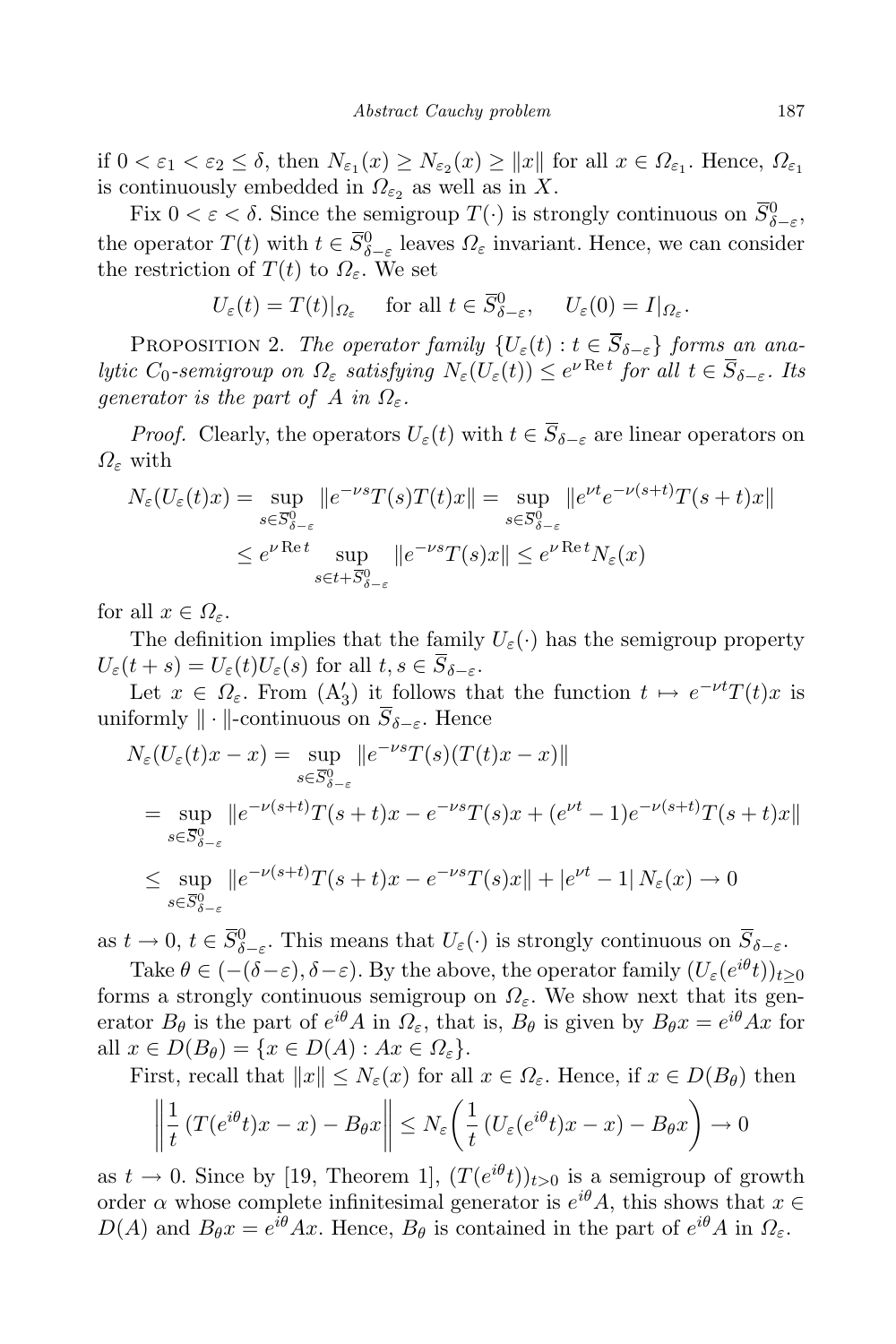Conversely, let  $x \in D(A)$  be such that  $Ax \in \Omega_{\varepsilon}$ . As  $\Omega_{\varepsilon}$  is contained in the continuity set of the semigroup  $(T(e^{i\theta}t))_{t>0}$  of growth order  $\alpha$ , it follows by [19, Theorem 1] and Lemma 1 that  $||t^{-1}(T(e^{i\theta}t)x - x) - e^{i\theta}Ax|| \to 0$  as  $t \to 0$ . Since  $Ax \in \Omega_{\varepsilon}$ , [12, Lemma 3.1] shows that the function  $t \mapsto T(e^{i\theta}t)x$ is continuously differentiable in  $[0, \infty)$  with  $\frac{d}{dt}T(e^{i\theta}t)x = e^{i\theta}T(e^{i\theta}t)Ax$  for all  $t \geq 0$ . Here, we set  $T(0) = I_X$ . This gives  $T(e^{i\theta}t)x - x = \int_0^t e^{i\theta}T$  $\int_0^t e^{i\theta} T(e^{i\theta}r)Ax \,dr$ for all  $t \geq 0$ . Then

$$
N_{\varepsilon} \left( \frac{1}{t} \left( U_{\varepsilon} (e^{i\theta} t) x - x \right) - e^{i\theta} A x \right)
$$
  
\n
$$
= \sup_{s \in \overline{S}_{\delta-\varepsilon}^{0}} \left\| e^{-\nu s} T(s) \left[ \frac{1}{t} \left( T(e^{i\theta} t) x - x \right) - e^{i\theta} A x \right] \right\|
$$
  
\n
$$
= \sup_{s \in \overline{S}_{\delta-\varepsilon}^{0}} \left\| \frac{1}{t} \int_{0}^{t} e^{-\nu s} e^{i\theta} T(s + e^{i\theta} r) A x \, dr - \frac{1}{t} \int_{0}^{t} e^{-\nu s} e^{i\theta} T(s) A x \, dr \right\|
$$
  
\n
$$
\leq \sup_{s \in \overline{S}_{\delta-\varepsilon}^{0}} \frac{1}{t} \int_{0}^{t} \left\| e^{-\nu (s + e^{i\theta} r)} T(s + e^{i\theta} r) A x - e^{-\nu s} T(s) A x \right\| \, dr
$$
  
\n
$$
+ \sup_{s \in \overline{S}_{\delta-\varepsilon}^{0}} \frac{1}{t} \int_{0}^{t} \left\| e^{\nu e^{i\theta} r} - 1 \right\| \left\| e^{-\nu (s + e^{i\theta} r)} T(s + e^{i\theta} r) A x \right\| \, dr
$$
  
\n
$$
\leq \sup_{s, r \in \overline{S}_{\delta-\varepsilon}^{0}} \left\| e^{-\nu s} T(s) A x - e^{-\nu r} T(r) A x \right\| + \sup_{0 \leq r \leq t} \left\| e^{\nu e^{i\theta} r} - 1 \right| N_{\varepsilon} (Ax) \to 0
$$

as  $t \to 0$  because the function  $s \mapsto e^{-\nu s}T(s)Ax$  is uniformly  $\|\cdot\|$ -continuous in  $\overline{S}_{\delta-\varepsilon}$  and the function  $s \mapsto e^{\nu e^{i\theta}s}$  is uniformly continuous on any compact interval  $[0, \tau]$ . Hence,  $x \in D(B_{\theta})$  and  $B_{\theta}x = e^{i\theta}Ax$ .

We have shown that for every  $\theta \in (-(\delta - \varepsilon), \delta - \varepsilon)$ , the operator  $e^{i\theta}A|_{\Omega_{\varepsilon}}$ with domain  $D(e^{i\theta}A|_{\Omega_{\varepsilon}}) = \{x \in D(A) : Ax \in \Omega_{\varepsilon}\}\)$  is the generator of the  $C_0$ -semigroup  $(U_\varepsilon(e^{i\theta}t))_{t\geq0}$  on  $\Omega_\varepsilon$ . But this means that the operator  $A|_{\Omega_\varepsilon}$ with domain  $D(A|_{\Omega_{\varepsilon}}) = \{x \in D(A) : Ax \in \Omega_{\varepsilon}\}\)$  is the generator of an analytic *C*<sub>0</sub>-semigroup on  $\Omega_{\varepsilon}$ . This semigroup is given by  $(U_{\varepsilon}(t))_{t \in \overline{S}_{\delta - \varepsilon}}$ .

We note that the strong continuity of the semigroups  $(U_{\varepsilon}(t))_{t \in \overline{S}_{\delta - \varepsilon}}$  implies that the spaces  $\Omega_{\varepsilon}$  are in fact densely and continuously embedded in each other with increasing  $\varepsilon$  and in *X*, since  $\bigcup_{t>0} U_{\varepsilon}(t) \Omega_{\varepsilon} \subseteq X_0 \subseteq \Omega_{\varepsilon}$  and  $\bigcup_{t>0} U_{\varepsilon}(t) \Omega_{\varepsilon}$  is  $N_{\varepsilon}(\cdot)$ -dense in  $\Omega_{\varepsilon}$ .

**3. Existence and uniqueness of solutions.** Suppose *A* is a densely defined, closed linear operator on the complex Banach space *X*, satisfying (3) for some  $0 < \omega < \pi/2$ ,  $C \ge 1$  and  $n > -1$ . Note that we explicitly assume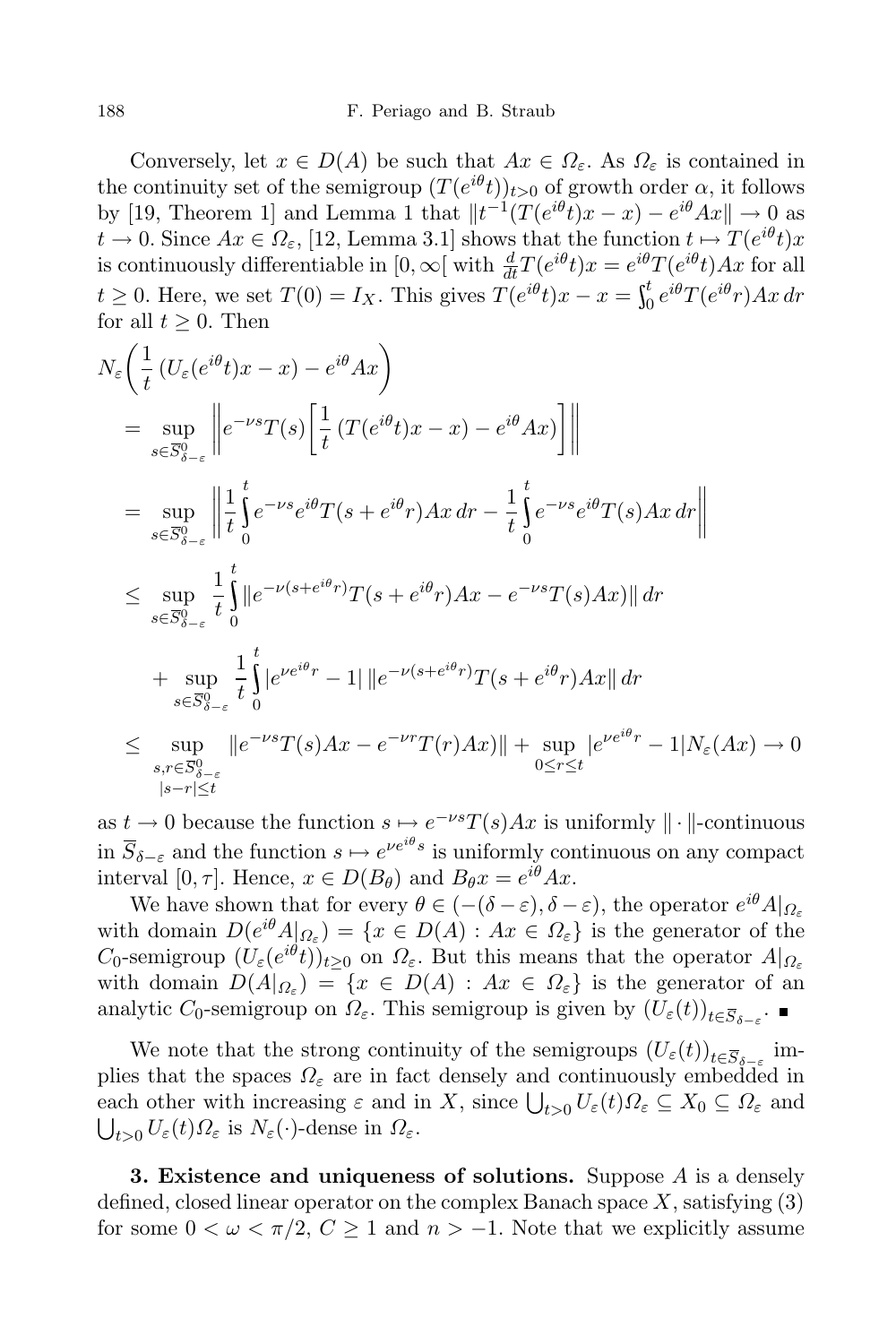$\omega < \pi/2$ , that is, we do not require that  $\rho(A)$  contains a half plane. A straightforward argument using the power series expansion of the resolvent  $(\lambda - A)^{-1}$  of *A* in  $\lambda \in S_\omega$  shows that there exists a ball  $B_d$  of radius *d* centred at zero such that  $B_d \subseteq \rho(A)$  and

$$
\|(\lambda - A)^{-1}\| \le C(1 + |\lambda|)^n \quad \text{for all } \lambda \in B_d \cup S_\omega.
$$

Hence, we can define fractional powers  $(-A)^b$  with  $b \in \mathbb{C}$ , as in [15].

Let  $0 < b < \pi/(2(\pi - \omega))$  and put  $\rho = \pi/2 - b(\pi - \omega)$ . By [15, Proposition 2.12], the fractional power  $-(-A)^b$  is the complete infinitesimal generator of an analytic semigroup  ${T_b(t) : t \in S_\rho}$  of growth order  $(n+1)/b$ . More precisely,  $T_b(\cdot)$  is a family of bounded linear operators on X satisfying

- (i)  $T_b(t + s) = T_b(t) T_b(s)$  for all  $t, s \in S_\rho$ ,
- (ii) the mapping  $t \mapsto T_b(t)$  is analytic in the sector  $S_\rho$ ,
- (iii) the operators  $T_b(t)$  with  $t \in S_\rho$  are injective,
- (iv) there exists  $C_b > 0$  such that for every  $t \in S_o$ ,

(6) 
$$
||T_b(t)|| \le C_b(\text{Re }t - |\text{Im }t| \tan(b(\pi - \omega)))^{-(n+1)/b},
$$

(v) the set  $X_b = \bigcup_{t>0} T_b(t)X$  is dense in X.

We write  $\Omega_b(A)$  and  $\Omega_{b,\varepsilon}(A)$  with  $0 < \varepsilon \leq \varrho$  to denote the continuity set and the angular continuity sets of  $T_b(\cdot)$ , respectively. In the applications, the continuity sets play a very important role so that it is interesting to obtain lower and upper bounds for these sets. In addition to the inclusions given in Section 2, we have

$$
D(A^{n+1}) \subseteq \Omega_{b,\varepsilon}(A) \quad \text{ for all } 0 < \varepsilon \le \varrho.
$$

This follows from the fact that the holomorphic  $(-A)^{-(n+1)}$ -regularised semigroup  $(W_b(t))_{t \in S_g}$  generated by  $-(-A)^{n+1}(-A)^b(-A)^{-(n+1)}$  (see [7, Theorem 5.4 and Proposition 5.3]) is given by  $W_b(t) = T_b(t)(-A)^{-(n+1)}$ for all  $t \in S_{\varrho}$ , and  $W_b(0) = (-A)^{-(n+1)}$ . By [6, Definition 21.3], for every  $0 < \varepsilon < \varrho, W_b(\cdot)$  is strongly continuous on  $\overline{S}_{\varrho-\varepsilon}$ . Hence  $D(A^{n+1}) \subseteq \Omega_{b,\varepsilon}(A)$ .

Let  $0 < \varepsilon \leq \varrho$ . From the estimate (6), it follows that

$$
(7) \quad ||T_b(t)x|| \le C_b \bigg(\frac{\cos(b(\pi - \omega))}{\cos(\pi/2 - \varepsilon)}\bigg)^{(n+1)/b} |t|^{-(n+1)/b} ||x|| \quad \text{ for all } t \in \overline{S}_{\varrho-\varepsilon}^0.
$$

Hence we may choose  $\nu = 0$  and obtain  $N_{b,\varepsilon}(x) = \sup_{t \in \overline{S}_{\varrho-\varepsilon}^0} ||T_b(t)x||$  as the norm on  $\Omega_{b,\varepsilon}(A)$ .

By  $U_{b,\varepsilon}(\cdot)$  we denote the analytic  $C_0$ -semigroup of contractions on  $\Omega_{b,\varepsilon}(A)$ as given by Proposition 2. That is,  $U_{b,\varepsilon}(t) = T_b(t)|_{\Omega_{b,\varepsilon}(A)}$  for all  $t \in \overline{S}_{\varrho-\varepsilon}^0$ , and  $U_{b,\varepsilon}(0) = I_{\Omega_{b,\varepsilon}(A)}$ .

If the operator *A* is non-densely defined and satisfies (2), then we consider the part  $A_D$  of  $A$  in the Banach space  $(X_D = \overline{D(A)}, \|\cdot\|)$ , that is, the operator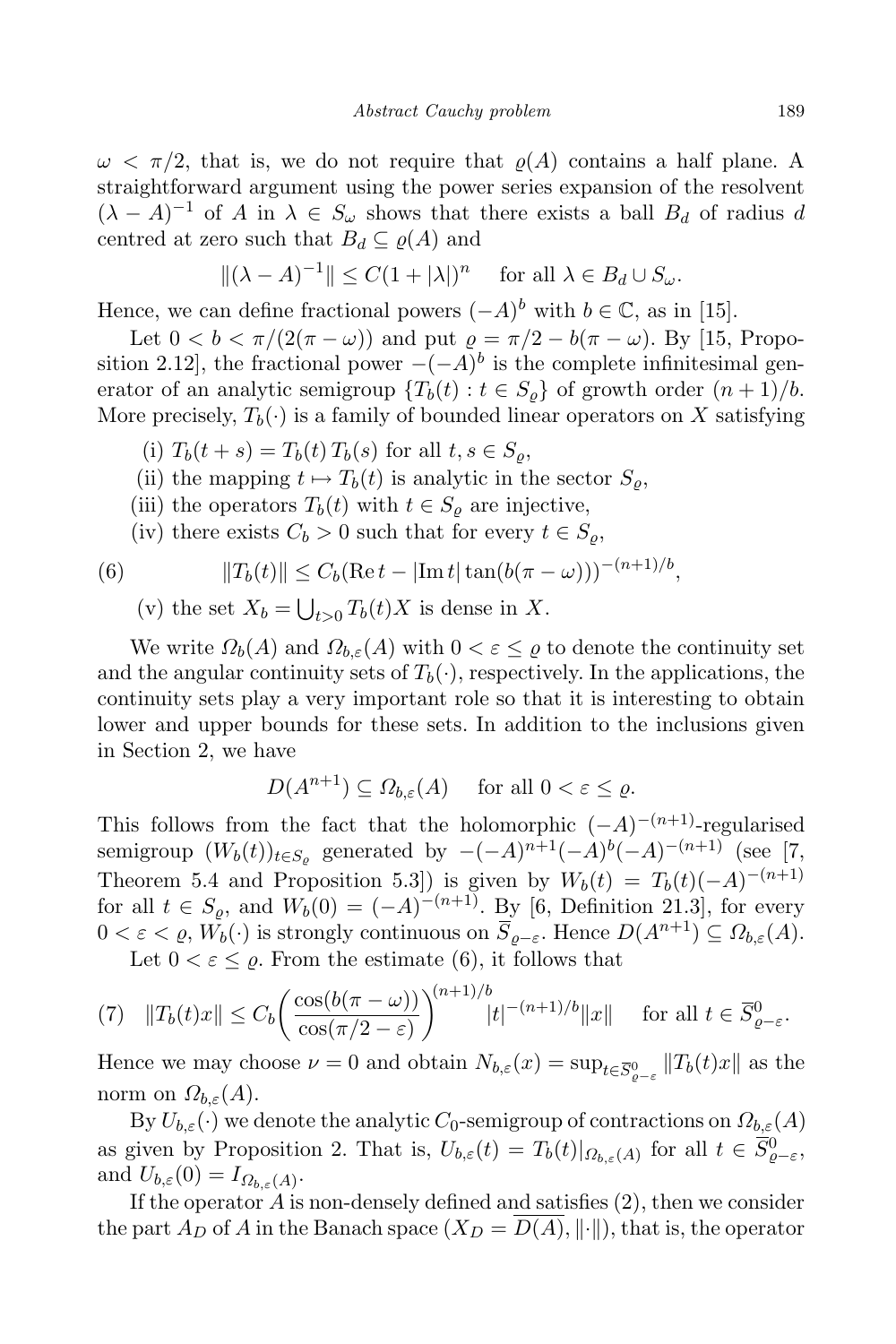$A_D: D(A_D) \subseteq X_D \rightarrow X_D$  with domain  $D(A_D) = \{x \in D(A) : Ax \in X_D\},\$ defined as  $A_D x = Ax$  for  $x \in D(A_D)$ . The operator  $A_D$  is densely defined and satisfies (3) with  $n = 0$ . Hence, we can construct fractional powers of  $A_D$ and the semigroups generated by them. We denote by  $\Omega_b(A_D)$  and  $\Omega_{b\epsilon}(A_D)$ the associated continuity sets.

We now turn our attention to (ACP) for the operator *A* above. By a solution of  $(ACP)$  we mean a  $\| \cdot \|$ -bounded function  $u \in C^2([0,\infty[;X))$  $C([0, \infty); D(A))$  such that  $u''(t) + Au(t) = 0$  for all  $t > 0$ , and  $\lim_{t \to 0} u(t)$  $= u_0$ .

Our main result reads as follows.

Theorem 3. (i) *If A is densely defined and satisfies* (3), *then* (ACP) *has a unique solution for all*  $u_0 \in \Omega_{1/2}(A)$ *.* 

(ii) *If A is non-densely defined and satisfies* (2), *then* (ACP) *has a unique solution for all*  $u_0 \in \Omega_{1/2}(A_D)$ *.* 

*Proof.* (i) From [15, Lemma 1.4], it follows that  $(-A)^{1/2}(-A)^{1/2}x =$  $-Ax$  for all  $x \in D(A^{2n+4})$ . By [15, Lemma 2.10],  $\bigcup_{t>0} T_{1/2}(t)X \subseteq D(A^{\infty})$ . Hence, the function  $u(t) = T_{1/2}(t)u_0$  is a solution of (ACP).

Assume that there is another solution *v* of (ACP). Since  $0 \in \varrho(A)$ , the operator  $(-A)^{-(n+2)}$  is bounded. Hence, we may consider the function  $\psi$  given by  $\psi(t) = (-A)^{-(n+2)}v(t)$  for all  $t > 0$ , and the vector  $\psi_0 = (-A)^{-(n+2)}u_0$ . Clearly  $\psi$  is a solution of (ACP) for the initial value  $\psi_0$ . Moreover,  $\psi$ is a solution of the corresponding abstract Cauchy problem in the Banach space  $(D(A^{n+2}), \| \cdot \|_{n+2})$ , where  $\| \cdot \|_{n+2}$  stands for the graph norm  $||x||_{n+2} = ||x|| + ||A^{n+2}x||$  for all  $x \in D(A^{n+2})$ .

As mentioned above, we have the inclusion  $D(A^{n+2}) \subseteq \Omega_{1/2,\varepsilon}$ . Since the Banach spaces  $D(A^{n+2})$  and  $\Omega_{1/2,\varepsilon}$  are both continuously embedded in *X*, it follows by the Closed Graph Theorem that this inclusion is continuous. Hence,  $\psi$  is a solution of the abstract Cauchy problem considered in the Banach space  $(\Omega_{1/2,\varepsilon}, N_{1/2,\varepsilon}(\cdot))$ . Moreover, by Proposition 2, the part of *A* in  $\Omega_{1/2,\varepsilon}$  is a sectorial operator. Therefore we may apply Balakrishnan's Theorem [2, Theorem 6.1] on sectorial operators to conclude that

$$
\psi(t) = U_{1/2,\varepsilon}(t)\psi_0 = (-A)^{-(n+2)}T_{1/2}(t)u_0 \quad \text{ for all } t > 0.
$$

Since the operator  $(-A)^{-(n+2)}$  is injective, this means  $v = u$ .

(ii) In the Banach space  $X_D = \overline{D(A)}$ , consider the problem

$$
(\text{ACP}_D) \begin{cases} u''(t) + A_D u(t) = 0 & \text{for } t > 0, \\ u(0) = u_0, \\ \sup_{t > 0} \|u(t)\| < \infty. \end{cases}
$$

By (i), the function  $u_D(t) = T_{1/2}^D(t)u_0$  is the unique solution of (ACP<sub>D</sub>). Here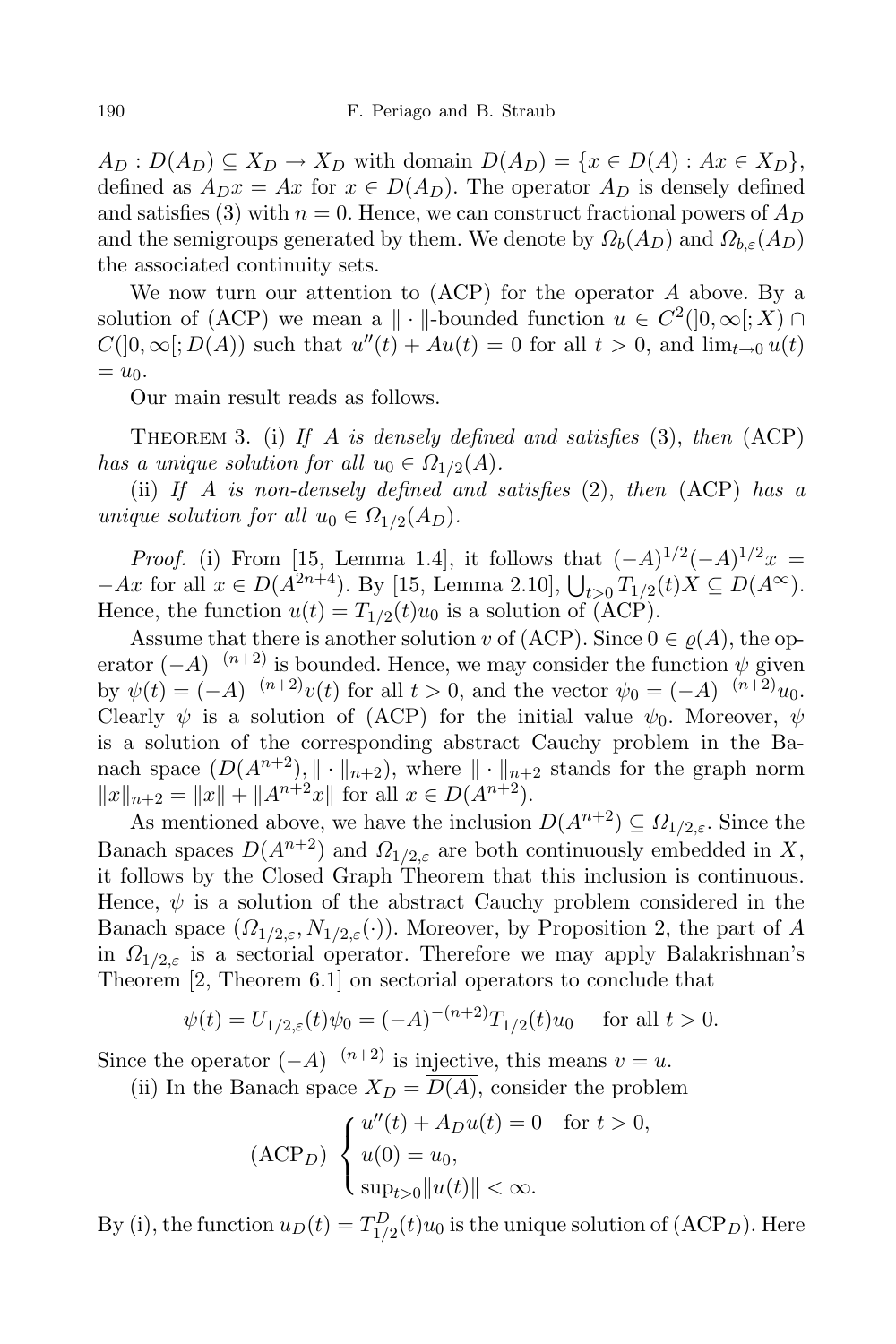*T*<sup>D</sup><sub>1</sub>/<sub>2</sub>(⋅)</sub> denotes the semigroup associated with *−*(*−AD*)<sup>1/2</sup>. Clearly *u<sub>D</sub>* is also a solution of (ACP). Let  $v : [0, \infty) \to D(A)$  be another solution of (ACP). Since  $v(t) \in D(A)$  for all  $t > 0$ , it follows that  $v'(t) = \lim_{h \to 0} t^{-1}(v(t+h)$  $v(t) \in X_D$  for all  $t > 0$  and, similarly, that  $v''(t) \in X_D$  for all  $t > 0$ . As  $v(\cdot)$ solves (ACP), this implies  $v(t) \in D(A_D)$  for all  $t > 0$ , and therefore *v* is a solution of  $(ACP<sub>D</sub>)$ . Hence,  $v = u<sub>D</sub>$ .

REMARK 1. As mentioned in the introduction, Theorem 3 with initial datum  $u_0 \in D(A^{n+1})$  can be deduced from Theorem 5.4 of [7] and the ideas needed in the proof of Remark 2.14 of [5]. However,  $D(A^{n+1})$  is, in general, strictly contained in  $\Omega_{1/2}(A)$  as the following example shows.

EXAMPLE 1. Let  $(X_1, \|\cdot\|_1)$  and  $(X_2, \|\cdot\|_2)$  be complex Banach spaces. Suppose  $A_1$  is an operator in  $X_1$  with polynomially bounded resolvent and such that  $-(-A_1)^{1/2}$  is the complete generator of an analytic semigroup of growth order  $\alpha$  for some  $\alpha > 0$ . Denote by  $T_1(\cdot)$  this semigroup associated with  $-(-A_1)^{1/2}$ . Let  $A_2$  be an unbounded, densely defined, sectorial operator in  $X_2$  such that  $0 \in \varrho(A_2)$ . Then the fractional power  $-(-A_2)^{1/2}$  is the generator of an equibounded analytic  $C_0$ -semigroup, say  $T_2(\cdot)$ . Consider the Banach space  $X = X_1 \times X_2$  endowed with the norm

 $\|x\| = \max\{\|x_1\|_1, \|x_2\|_2\}$  for all  $x = (x_1, x_2) \in X$ 

and the operator *A* in *X* with domain  $D(A) = D(A_1) \times D(A_2)$  and defined by

$$
A(x_1, x_2) = (A_1x_1, A_2x_2)
$$
 for all  $(x_1, x_2) \in D(A)$ .

Then *−A* is an operator with polynomially bounded resolvent and  $-(-A)^{1/2}$ is the complete infinitesimal generator of the analytic semigroup  $T(\cdot)$  =  $T_1(\cdot) \times T_2(\cdot)$  of growth order  $\alpha$ . Since the continuity set of  $T_2(\cdot)$  is equal to  $X_2$  and  $A_2$  is unbounded, the continuity set of  $T(\cdot)$  strictly contains  $D(A^k)$ for all  $k \geq 1$ .

**4. Applications to partial differential equations.** In this section, we give a few concrete examples of differential operators which satisfy (2) or (3) and, consequently, to which Theorem 3 can be applied.

Let  $0 < \alpha < 1$ ,  $m \in \mathbb{N}$ , and  $\Omega$  be a bounded domain in  $\mathbb{R}^n$  with smooth boundary. In the space  $C^{\alpha}(\overline{\Omega})$  of Hölder continuous functions consider the operator  $B: D(B) \subseteq C^{\alpha}(\overline{\Omega}) \longrightarrow C^{\alpha}(\overline{\Omega})$  given by

$$
Bu(x) = \sum_{|\beta| \le 2m} a_{\beta}(x) D^{\beta} u(x) \quad \text{ for all } x \in \overline{\Omega},
$$

with domain  $D(B) = \{u \in C^{2m+\alpha}(\overline{\Omega}) : D^{\beta}u|_{\partial\Omega} = 0 \text{ for all } |\beta| \leq m-1\}.$ Here,  $\beta$  is a multiindex in  $(\mathbb{N}\cup\{0\})^n$ ,  $|\beta| = \sum_{j=1}^n \beta_j$  and  $D^{\beta} = \prod_{j=1}^n \left(\frac{1}{i}\right)$ *i ∂*  $\frac{\partial}{\partial x_j}\big)^{\beta_j}.$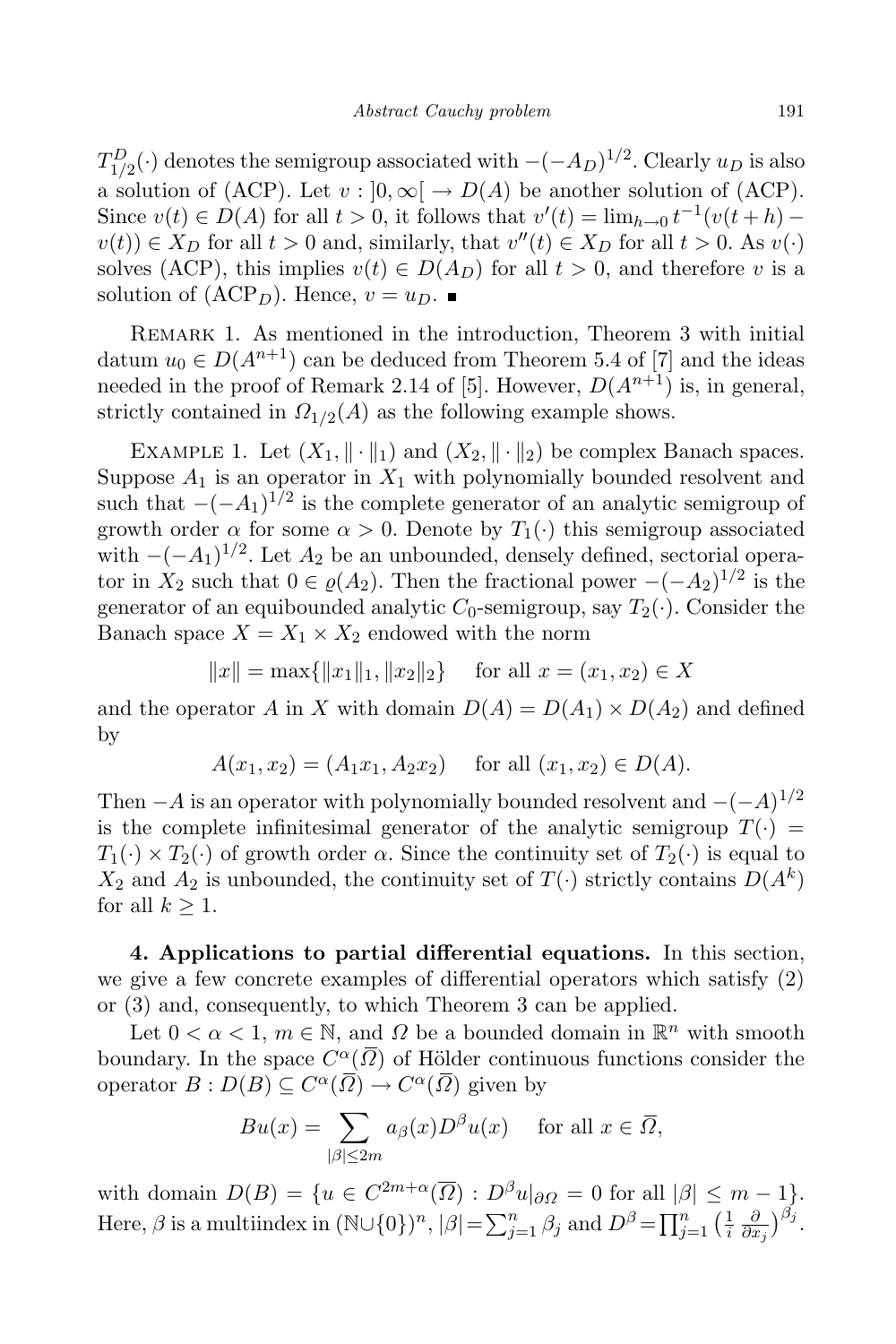We assume that the coefficients  $a_{\beta}$ :  $\overline{Q} \rightarrow \mathbb{C}$  of *B* satisfy the following conditions:

 $(a)$   $a_{\beta}(x) \in \mathbb{R}$  for all  $x \in \overline{\Omega}$  and  $|\beta| = 2m$ ,  $(b)$   $a_{\beta} \in C^{\alpha}(\overline{\Omega})$  for all  $|\beta| \leq 2m$ , and (c) there is a constant  $M > 0$  such that

$$
M^{-1}|\xi|^{2m} \le \sum_{|\beta|=2m} a_{\beta}(x)\xi^{\beta} \le M|\xi|^{2m} \quad \text{ for all } \xi \in \mathbb{R}^n \text{ and } x \in \overline{\Omega}.
$$

In [17, Satz 1] it is proved that for  $\sigma > 0$  sufficiently large, the operator  $A = -(B + \sigma)$  satisfies (2) with  $\gamma = \alpha/(2m) - 1$  and  $\pi/2 < \omega < \pi$ . Note that *A* is not densely defined since  $D(A) = D(B) \subseteq C_0^{\alpha}(\overline{\Omega}) = \{u \in C^{\alpha}(\overline{\Omega}) :$  $u|_{\partial\Omega} = 0$ }*.* So, Theorem 3(ii) applies to *A*.

As *−A* satisfies the conditions of [13], we can also construct fractional powers and the semigroups generated by them as given there. It is not difficult to see that  $\Omega_{1/2}(A_D)$  coincides with the set  $\Omega_{1/2}(-A)$  of [13]. Moreover, we have the following upper and lower bounds for  $\Omega_{1/2}(-A)$ . By [13, Theorem  $3.9(iii)$  and  $(vii)$ ,

$$
D((-A)^b) \subseteq \Omega_{1/2}(-A) \subseteq X_D \quad \text{ for all } b > 1 + \gamma = \frac{\alpha}{2m},
$$

and setting  $C_{0,0}^{1+\alpha}(\overline{\Omega}) = \{u \in C^{1+\alpha}(\overline{\Omega}) : D^{\beta}u|_{\partial\Omega} = 0 \text{ for all } |\beta| \leq 1\}$ , by [4, Satz 3.3 a)], we have

$$
C_{0,0}^{1+\alpha}(\overline{\Omega}) \subseteq D((-A)^b)
$$
 for all  $\frac{\alpha}{2m} < b < \frac{1}{2m}$ .

Note that for  $b > \alpha/(2m)$ , the fractional powers  $(-A)^b$  defined in [13] coincide with the ones introduced in [4] and [17]. Hence, since  $X_D \subseteq C_0^{\alpha}(\overline{D})$ , we have

$$
C_{0,0}^{1+\alpha}(\overline{\Omega}) \subseteq \Omega_{1/2}(-A) \subseteq C_0^{\alpha}(\overline{\Omega}).
$$

As a class of operators with polynomially bounded resolvent we mention the generators of integrated semigroups. Let  $\alpha \geq 0$ . If *A* is the densely defined generator of an *α*-times integrated semigroup  $S^{\alpha}(\cdot)$  satisfying  $||S^{\alpha}(t)||$  $≤$  *Mt*<sup>β</sup>*e*<sup>*ωt*</sup> for some constants *M* ≥ 1, *ω* ≥ 0, *β* ≥ 0, and all *t* ≥ 0, then it can be proved (see [11]) that for all  $\sigma > 0$  the operator  $A - \omega - \sigma$  satisfies (3), in general with  $0 < \omega < \pi/2$ . Concrete examples of differential operators that are generators of integrated semigroups can be found in [1, Chapter 8].

## **References**

- [1] W. Arendt, C. Batty, M. Hieber and F. Neubrander, *Vector-valued Laplace Transforms* and *Cauchy Problems*, Birkhäuser, 2001.
- [2] A. V. Balakrishnan, *Fractional powers of closed operators and the semigroups generated by them*, Pacific J. Math. 10 (1960), 419–437.